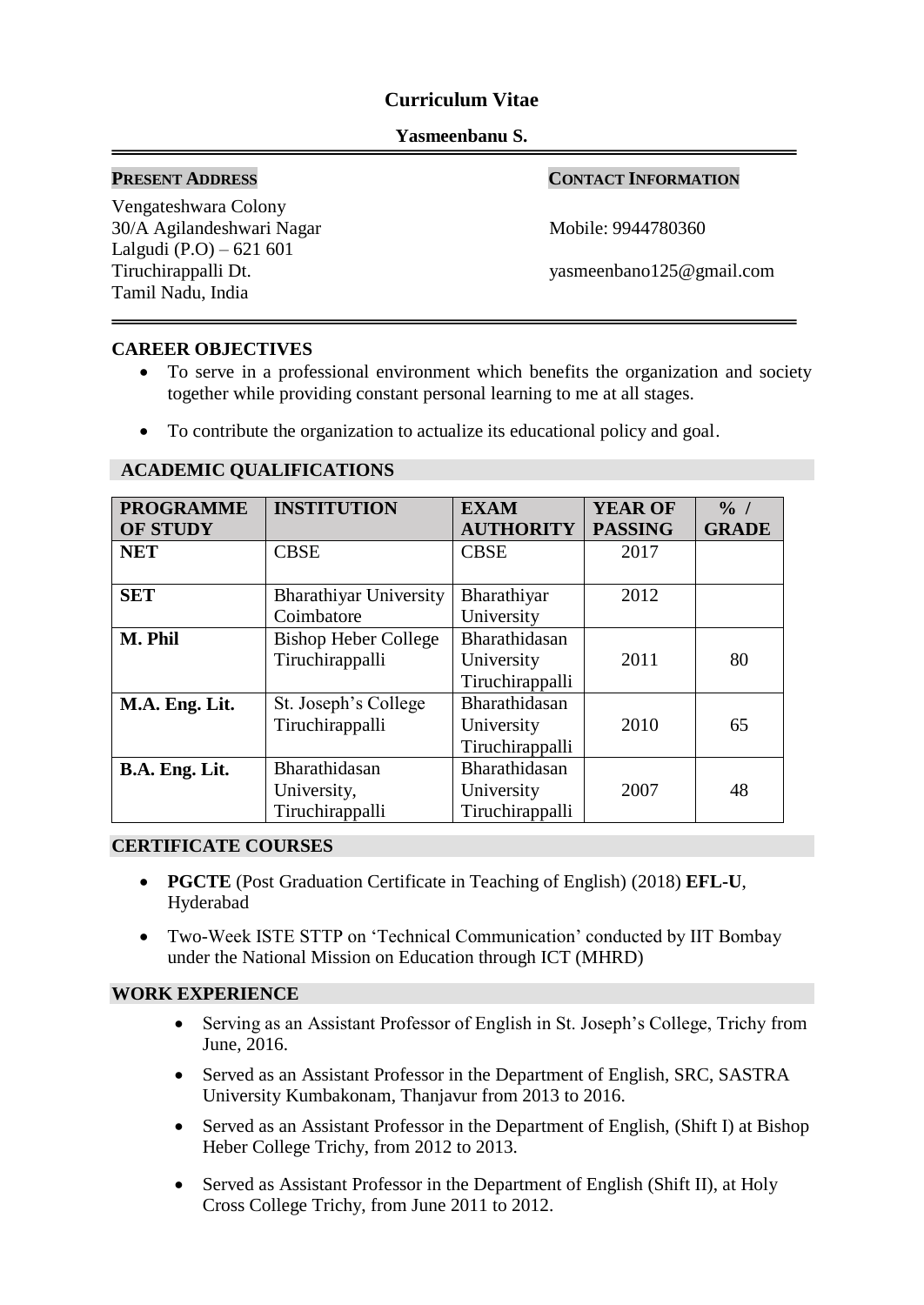## **RESEASRCH ARTICLES PUBLISHED**

- Concept of 'Other' in Woman in Paulo Coelho's *By the River Piedra I Sat Down and Wept. ISSN* 1930-2940 18:3 March 2018 (UGC Approved).
- 'Mahashwetha: A Jouney from Objectification to Subjectification' in RETELL ISSN 0973-404X Vol.17, April 2017.
- 'The Role of English in Indian Business Environment' in Commercialised Language and Artistic Business (ISBN: 978-93-85109-92-8).
- Demystifying the Indian Womanhood in the Light of Elaine Showalter's Theory: A Critical Study of the Character Durga in Sivasankari's *Deception* ISBN: 978-93-80624-65-5.

## **SESSIONS CHAIRED**

- A One-Day National Seminar for Students on "Literature of the Marginalised" by P.G. & Research Department of English (Shift-II) on  $9<sup>th</sup>$  February 2018.
- A One-Day National Seminar for Students on Multifarious Voices if Indian Women Writers org. by P.G. & Research Department of English (Shift-II) on 30th November 2016.

# **FACULTY DEVELOPMENT PROGRAMME ATTENDED**

- Five Day Faculty Development Programme on Teaching/Learning English at SASTRA University, Thanjavur (16/12/2015 – 20/12/2015.
- One day Faculty Development Programme on Cognition, Coherence &writing at SRC, SASTRA Kumbakonam on 22/08/2014.
- Three day Induction Programme Org. by Higher Education Commission, Jesuit Madurai Province at St. Joseph's College, Trichirappalli on June 07,08, &09 2016.

| AI LIND I INLDLIN I LI <i>V</i> |                                                                                                                                                                                                                                |
|---------------------------------|--------------------------------------------------------------------------------------------------------------------------------------------------------------------------------------------------------------------------------|
| • National Seminar              | : Change of Socio-political Space in George Ryga's<br><i>Ecstasy of Rita Joe</i> at National College, Trichy, on<br>$1st$ & $2nd$ of February 2013                                                                             |
| International Seminar           | : Demystifying the Indian Womanhood in the Light of<br>Elaine Showalter's Theory: A Critical Study of the<br>Character Durga in Sivasankari's Deception at<br>H.H.Rajah's College, Pudukkottai on 28 <sup>th</sup> March, 2012 |
| • National Conference           | : Eco-economical Issues in Tagore's <i>Mukta-Dhara</i> at St.<br>Joseph's College, Trichy on 5 <sup>th</sup> and 6 <sup>th</sup> March, 2010.                                                                                  |
| <b>National Conference</b>      | :'Commercialised Language and Artistic Business' at<br>Loyola College of Arts and Science, Mettala,<br>Namakkal on 8 <sup>th</sup> March 2017                                                                                  |

## **PAPERS PRESENTED**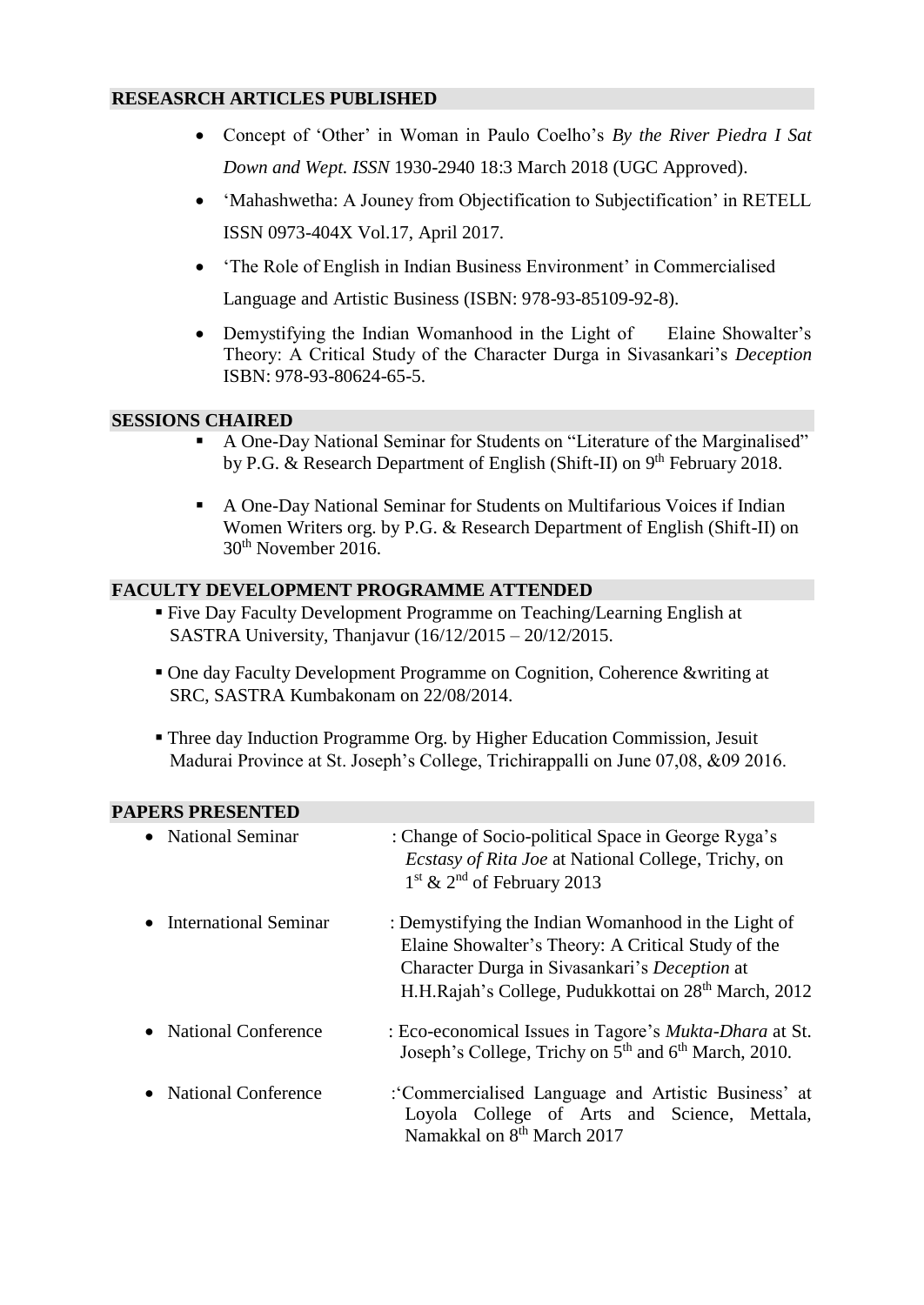# **INTERNATIONAL CONFERENCE, WORKSHOP AND SYMPOSIUM ATTENDED**

- International Workshop in "Cultural Studies: Paradigms and Practices" on 13 February 2018 at New College Chennai.
- International Conference on RE-INTERPRETING SHAKESPEARE, at St. Joseph's College (Auto), Tiruchirappalli on 2016-12-15
- International Conference on 'English Language & Literature: Retrospect and Prospects' – at Bishop Heber College, Tiruchirappalli on  $4 \& 5<sup>th</sup>$  of Feb 2016
- International Conference on 'A One Day International Conference on Canadian Studies' at St. Joseph's College, Tiruchirappalli on 1<sup>st</sup> Feb 2016
- International Workshop on 'Analyzing and Evaluating A Textbook and Current Thinking in Language Teaching- A Historical Perspective' at St. Joseph's College, Tiruchirappalli, on 9<sup>th</sup> March 2013
- International Symposium on 'Partnership in Higher Education: Opportunities & Challenges' at Bishop Heber College, Tiruchirappalli, on 28<sup>th</sup> Feb. 2013.

# **NATIONAL CONFENCE, WORKSHOP, SEMINAR AND SYMPOSIUM ATTENDED**

- One day workshop on "Activity-Based Teaching Strategies" at St. Joseph's College, Tiruchirappalli on 22nd September, 2017.
- Strategies For Enhancing Communication In English & Literary Skills of Socially Backward And Rural Students, Periyar University College of Arts & Science, Mettur 03/7/2017.
- Workshop on Research Methodology and Project Formation at SASTRA University, Kumbakonam on 22nd and 23rd June 2015.
- Seminar on 'English Literary Criticism and Theories' at St. Joseph's college, Trichy, on 30-09-2009 and 01-10-2009
- Orientation Programme on Bridge–cum-Remedial Communicative (2009, 09/06/2010, 09 & 10/06/2011)

## **OTHER SERVUCES RENDERED**

- Delivered a Lecture in seven days NSS Special Camp org. by NSS of St. Joseph's College on 16/02/2018.
- Organised one-day Faculty Development Programme, Workshop on Classroom Interaction on 11/07/2015.
- Voluntarily served as a Teacher of English & President of the English Association, Department of English at Loyola College, Vettavalam, Tiruvannamalai (2010–2011)
- Tutor for Bridge Course Students (I UG): St. Joseph's College, Tiruchirappalli 6 Months of (2009) & (2010)
- Spoken English Trainer : An NGO Program, St. Joseph's College, Trichy
- Participated in Communication Club activities for the academic year  $(2009 2010)$
- Girls' Representative in Joseph's College for the Academic year (2009 2010)